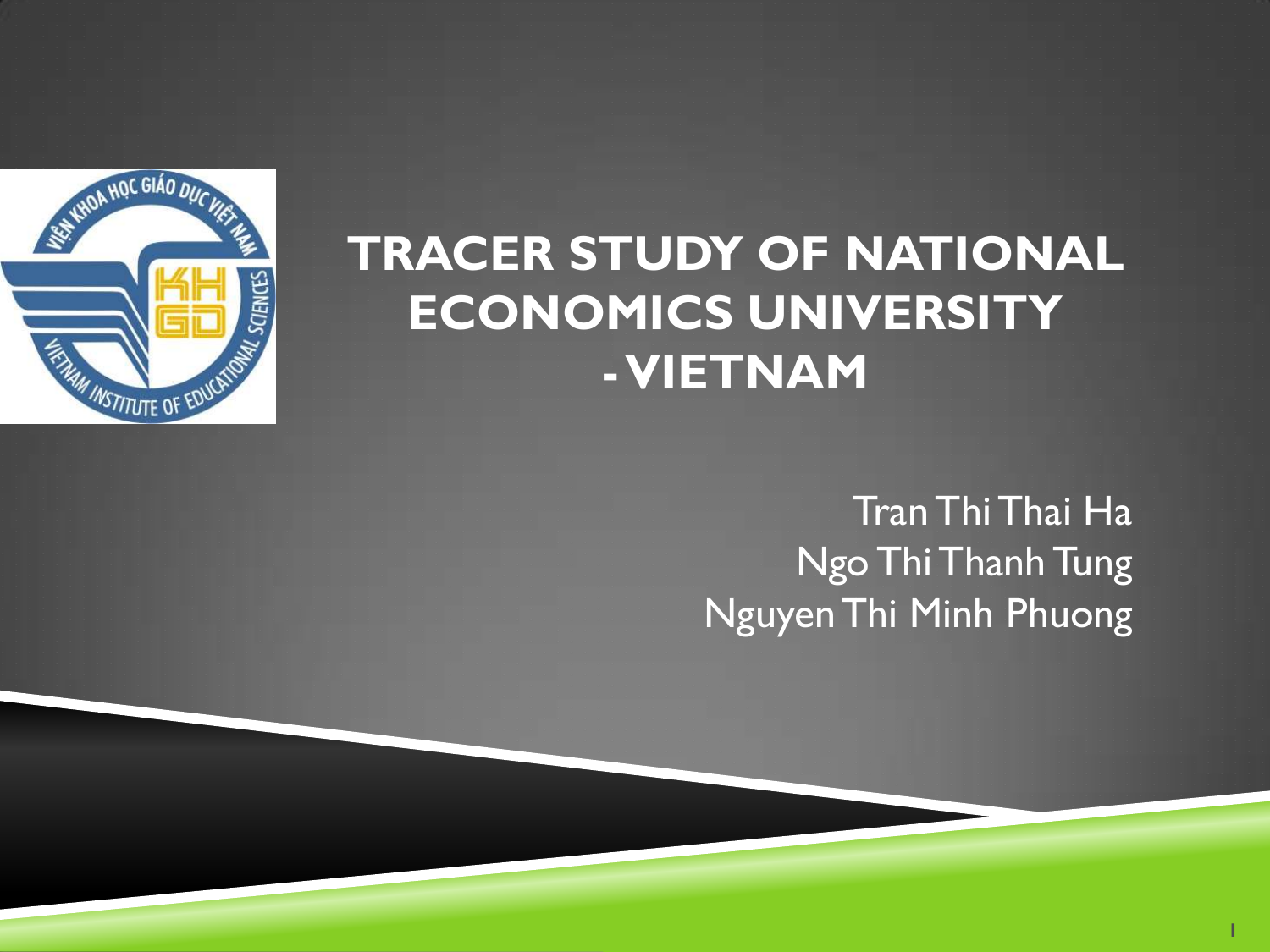# **CONTENTS**

Overview of tracer study in Vietnam II. Tracer study on economics students III. Prospectives of tracer study on graduates in Vietnam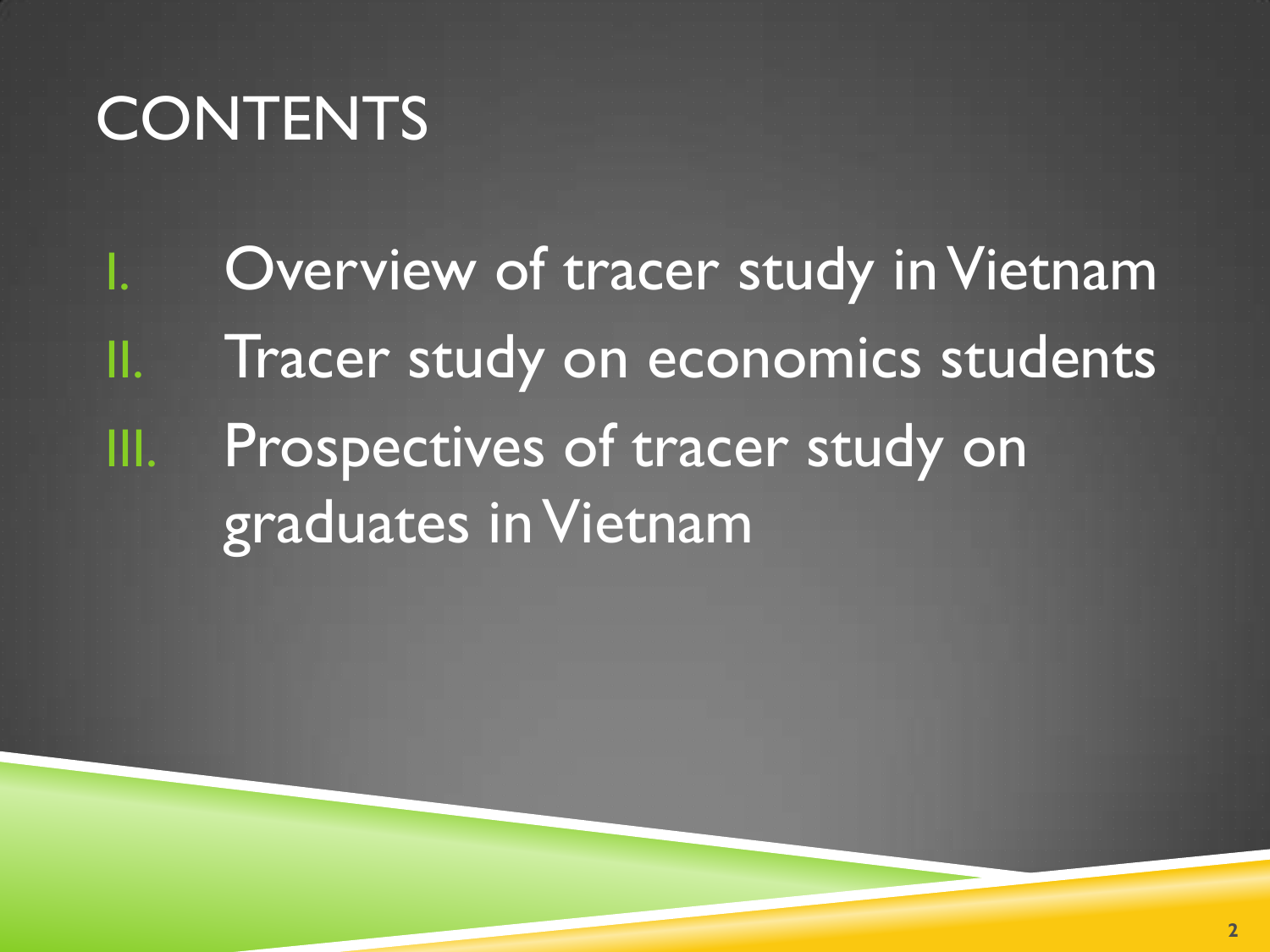# OVERVIEW OF TRACER STUDY IN VIETNAM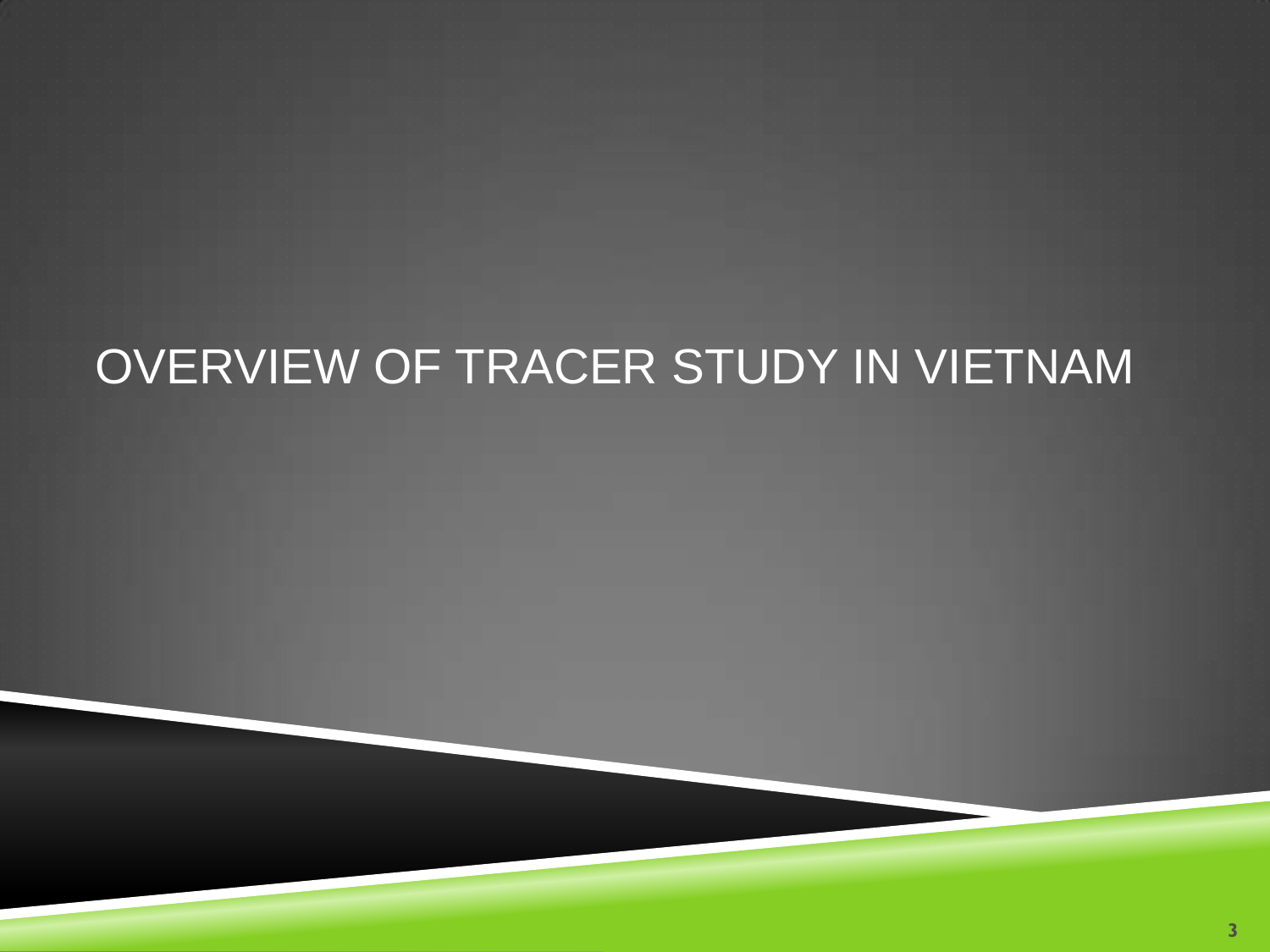### Current situation on tracer study

Tracer study on graduates is quite new in Vietnam ▶ Since 2008, only few universities started to carry out tracer study.

▶ Until now, 70% of universities and colleges have made 1-2 surveys on graduates

▶ In 2010, more than 200 universities and colleges took part in training workshops on tracer study (one for Northern universities, one for Central and one for Southern)

So far, the MOET has started to consider on the tracer study of universities/ and colleges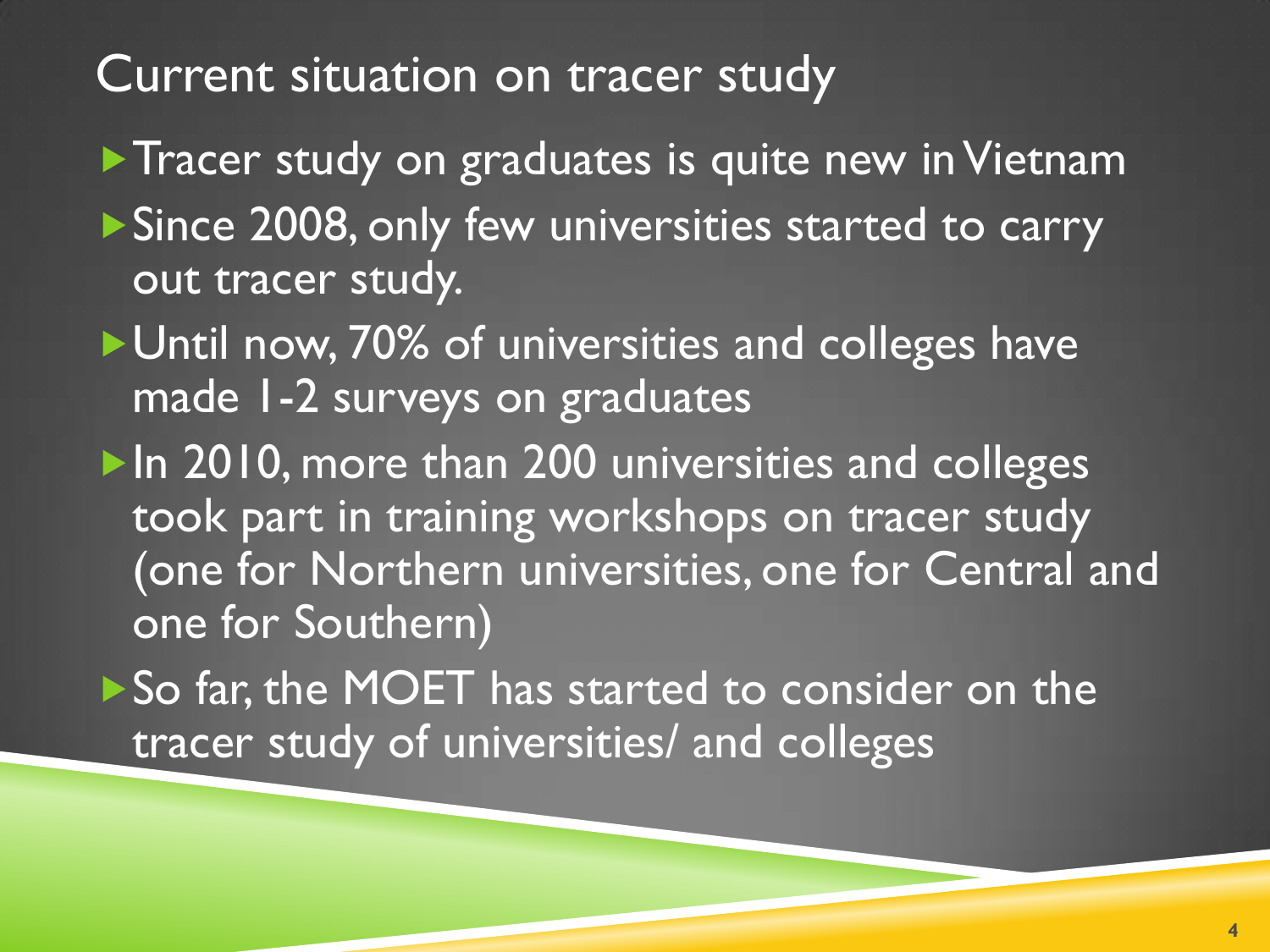# TRACER STUDY ON ECONOMICS **STUDENTS**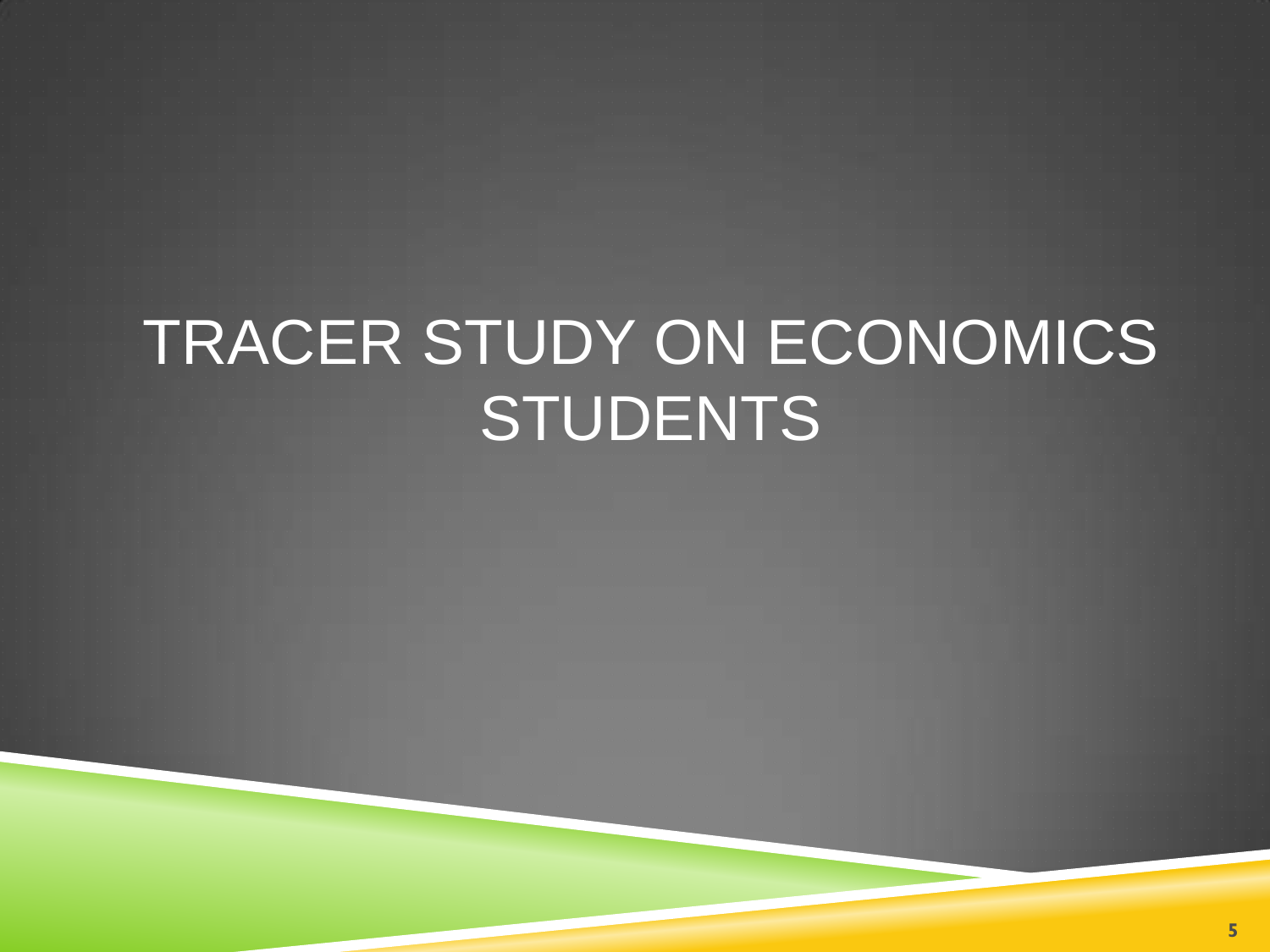# Introduction

#### **Objectives:**

 - The study aims to assess students' employment after graduation and

- To get the opinions about the training program that graduates received at university.

 **Survey scope**: The study was conducted with all regular and full-time students (317 students) of all faculties, graduated in 2010, in BA degree.

 **Methods**: Questionnaire is the major tool for gathering information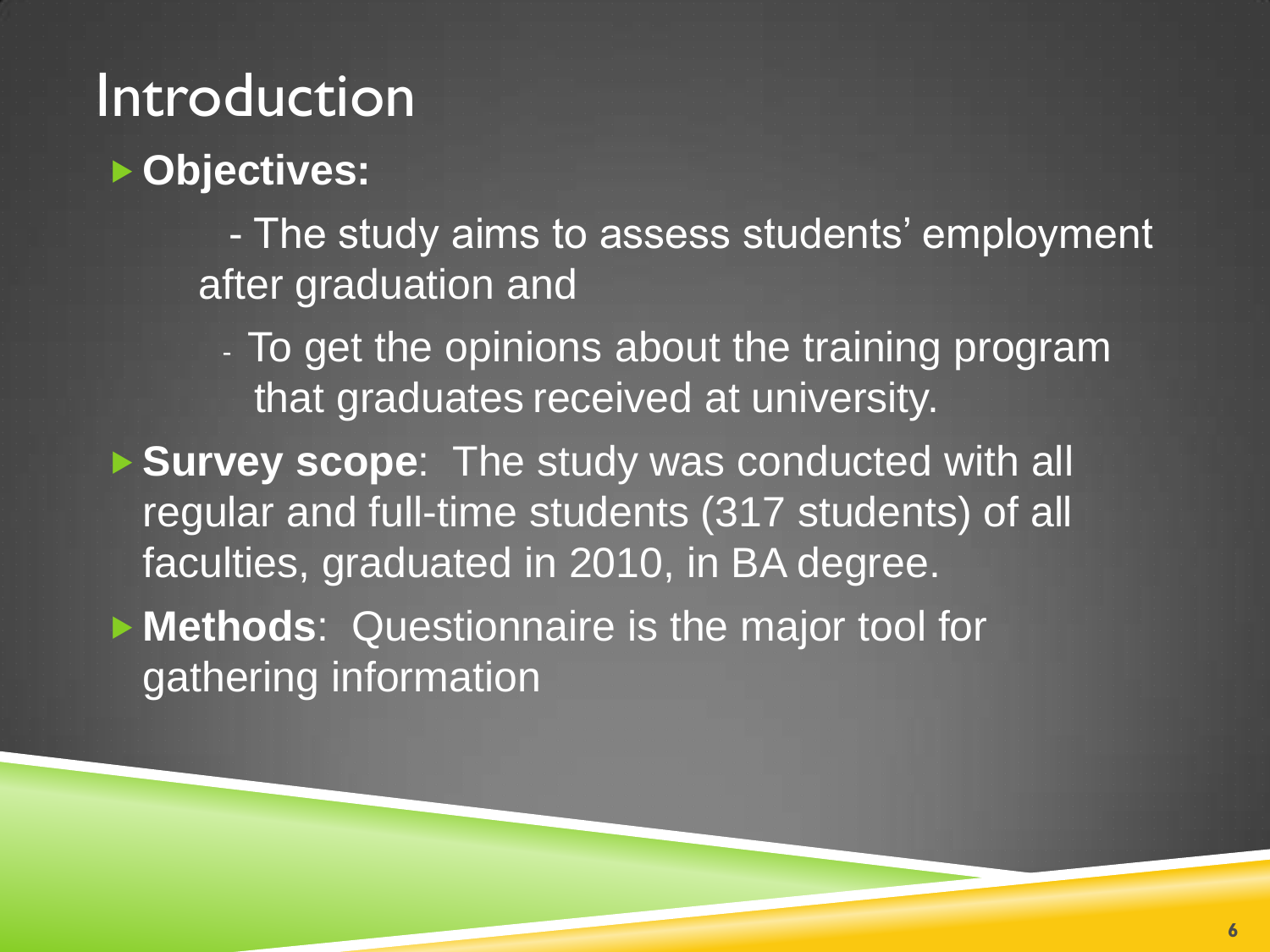# SURVEY RESULTS AND FINDINGS

**General information**

There are a total of 225 graduates (71% of the total graduates) who participated in the study.

- ▶70% of them had graduated from Uni. with "Good" level
- ▶75% of them were female

Graduates from 4 faculties:

▶ 31.1% from Finance-Banking faculty; >23.11% from Business administration; ▶ 33.33% from Economics and 12.44% from Politic-Economics Faculty.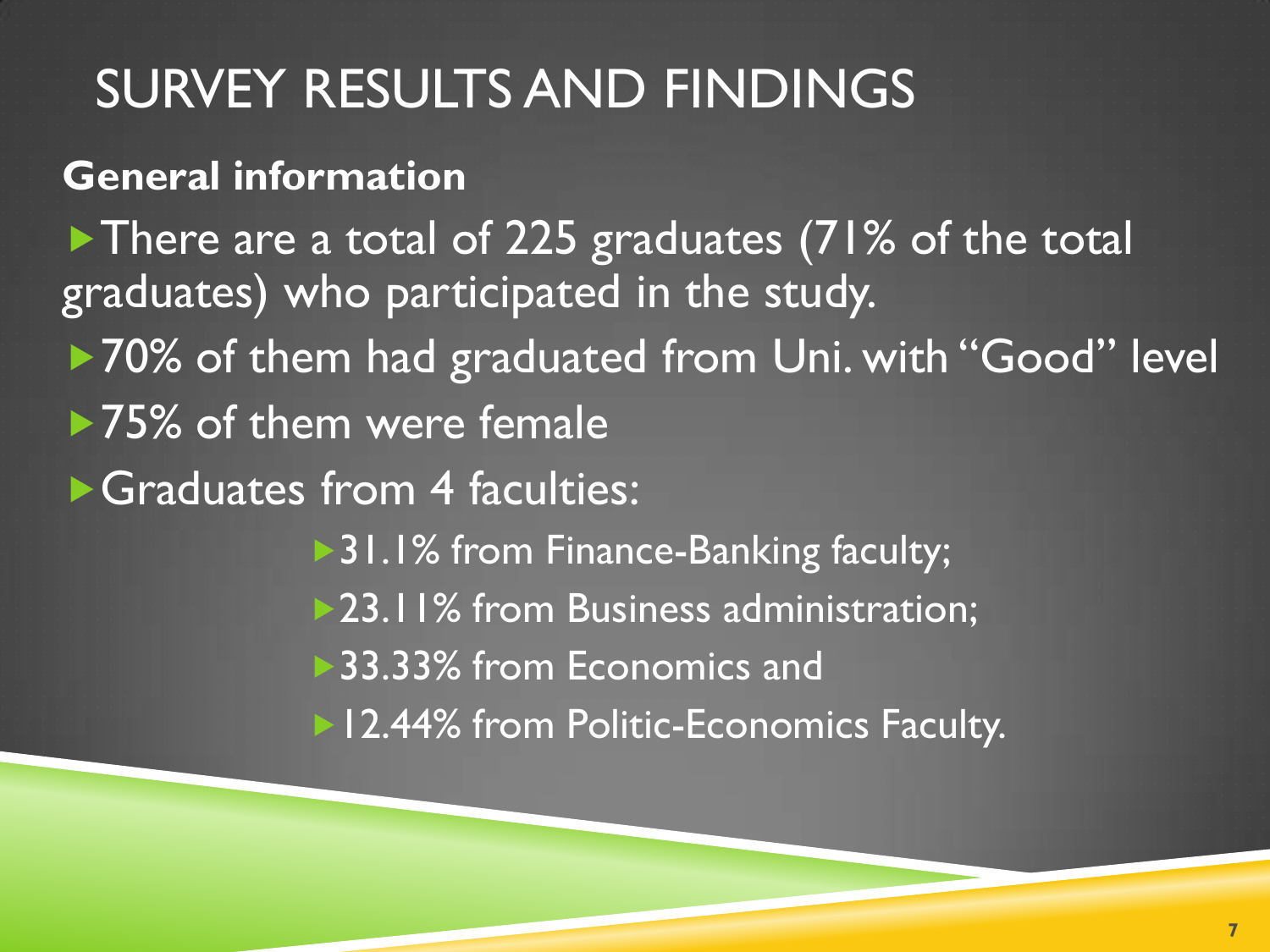### *Job situation after one year of graduation:*

Most graduates have had jobs after one year

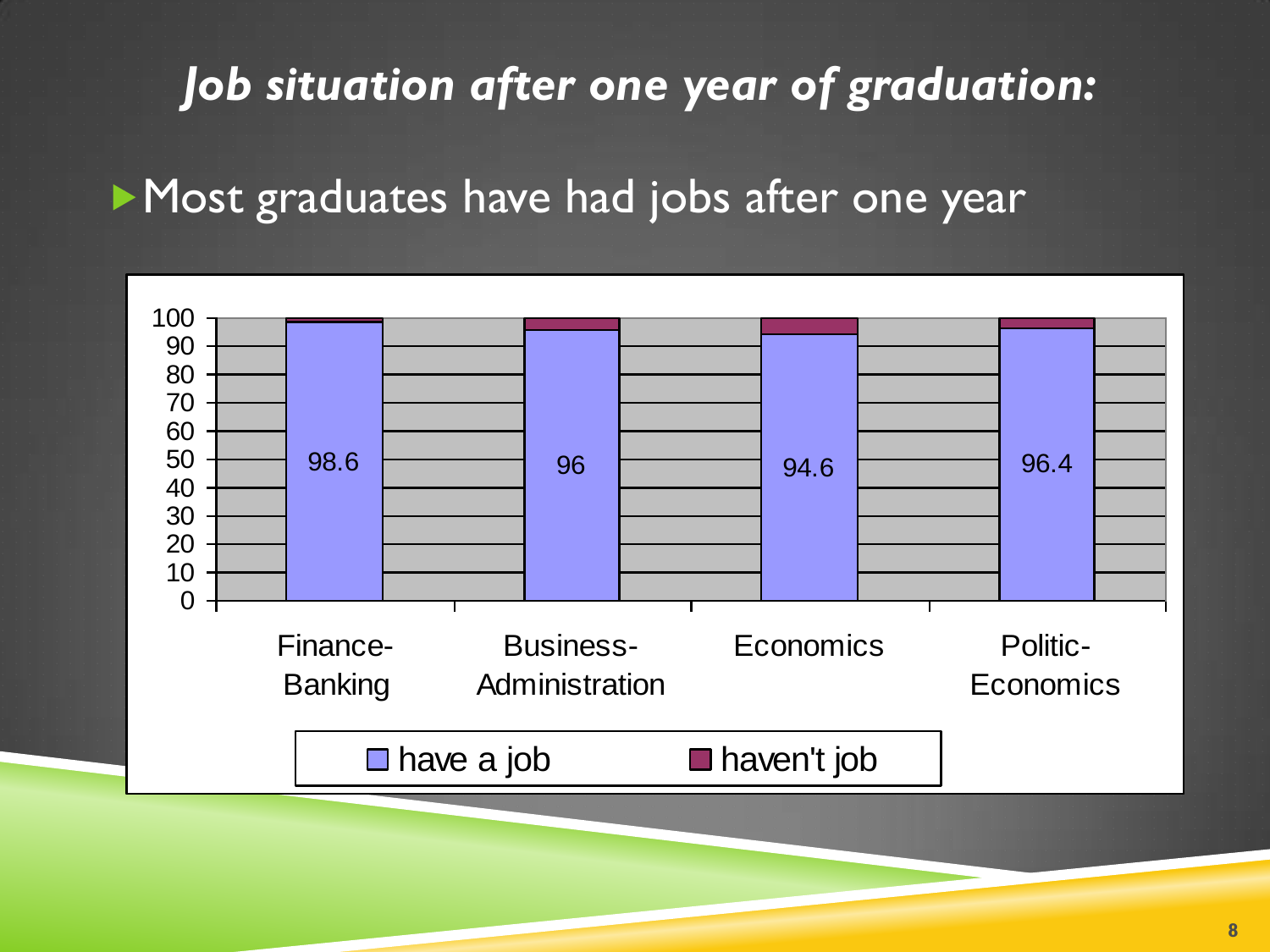# **Working section of the graduates**



government agencies **private enterprises** self-employed INGOs, NGO **foreign-invested enterprises Others**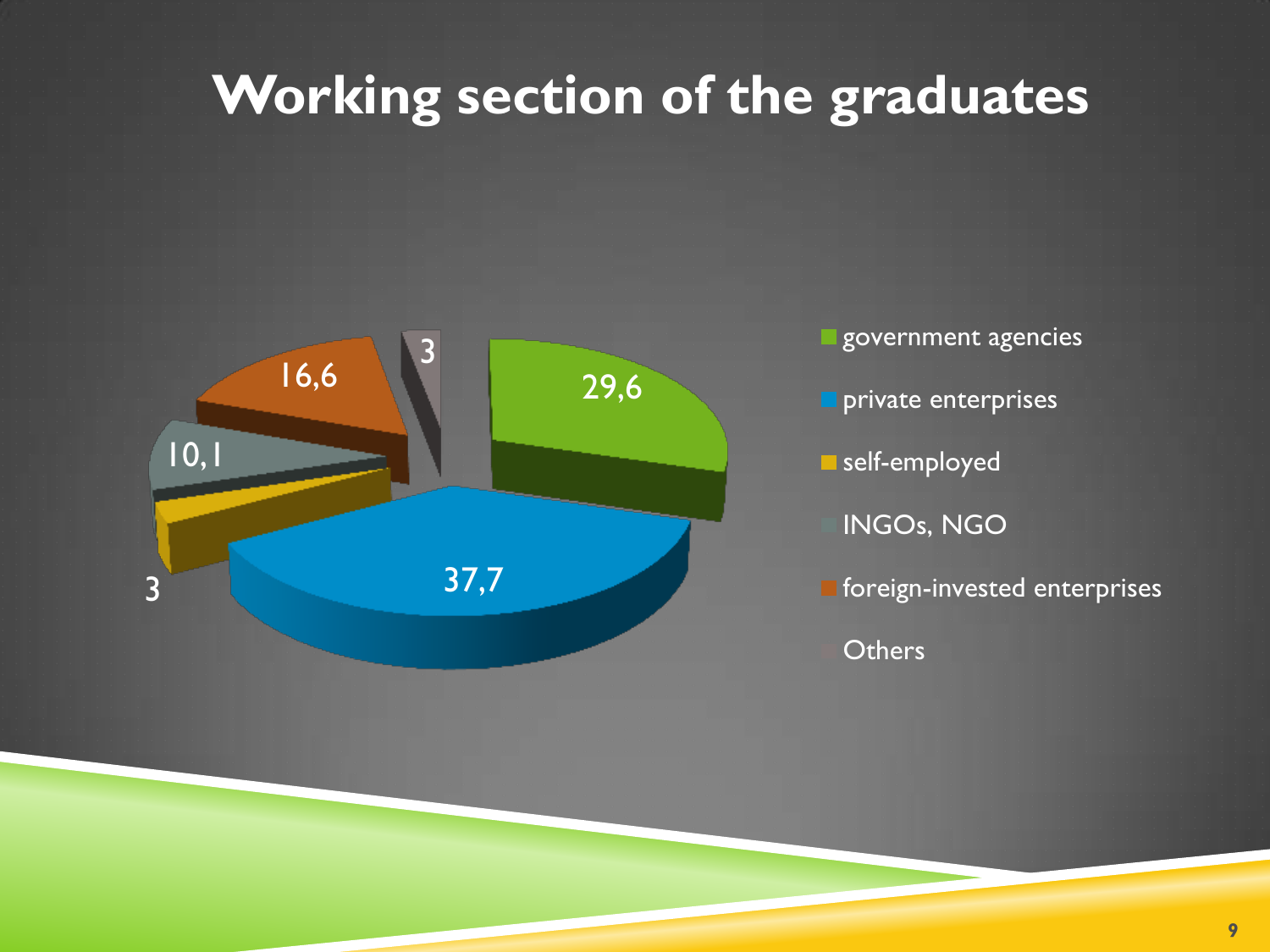### **Work Position and job changing**

▶ Work position: 82.8% of responses start at the first level **I** Job Changing: Most of economics students wish to have stable jobs after graduating. But in fact:

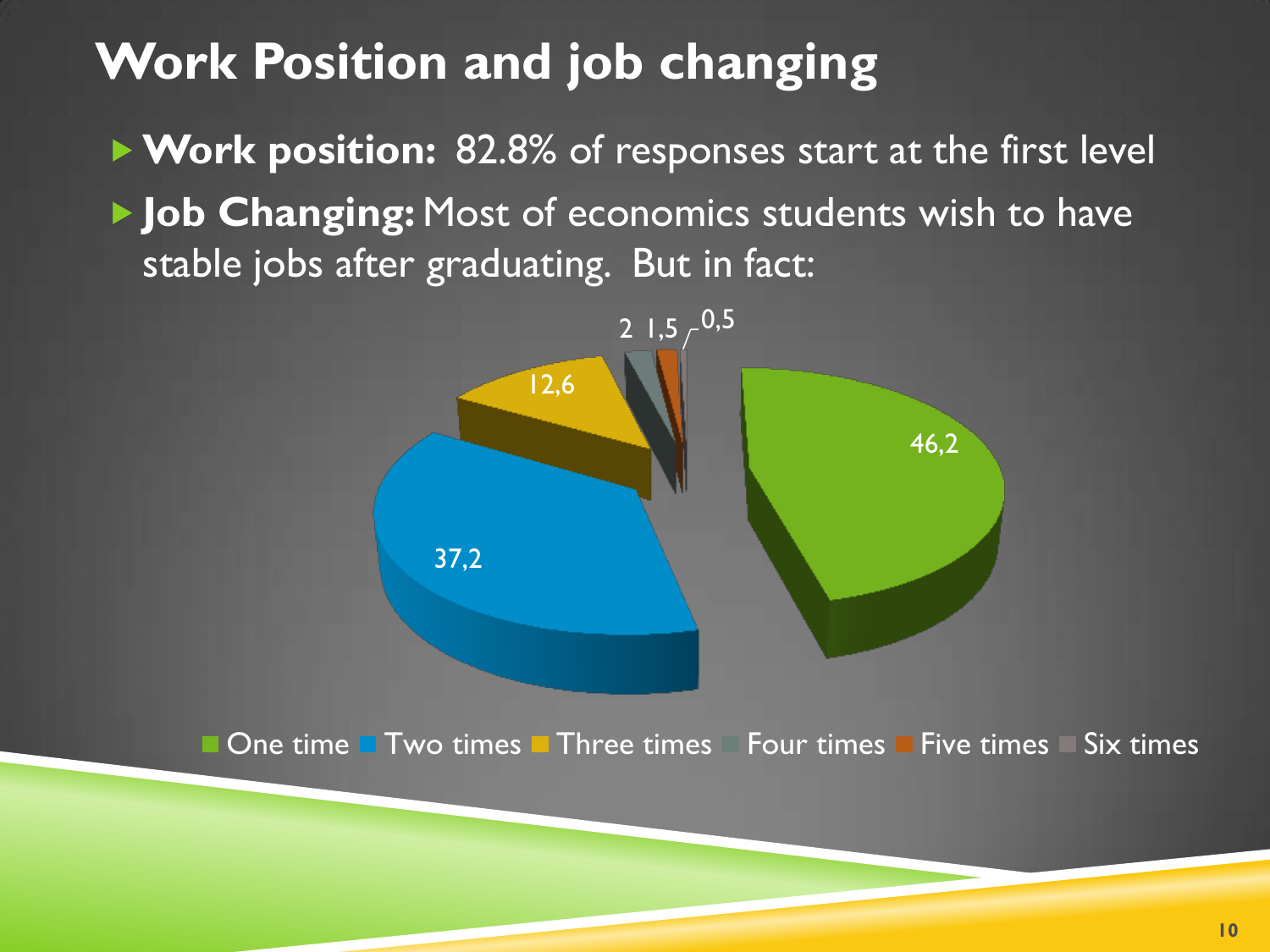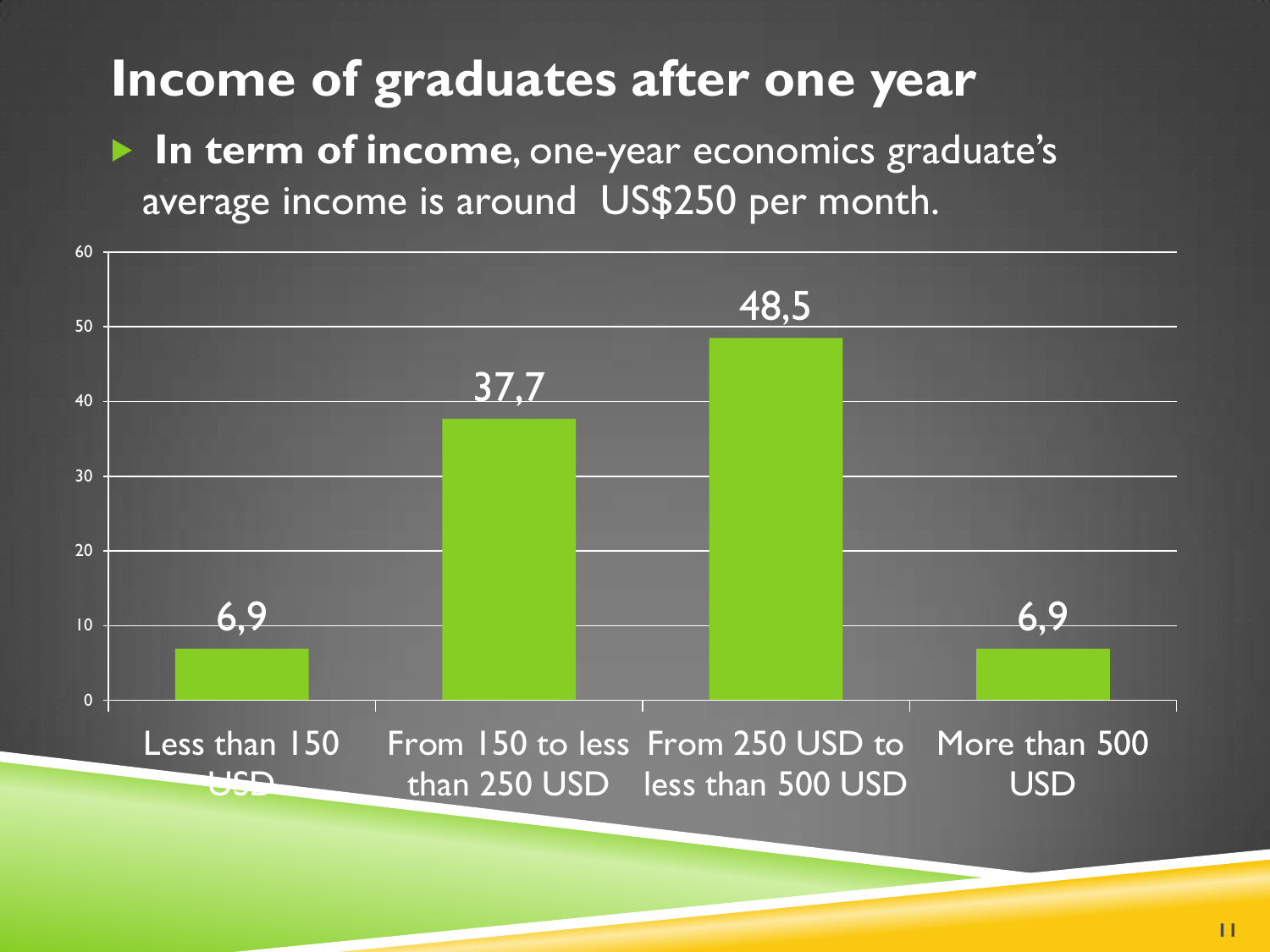#### **The suitability of the current job to the training program in the university**

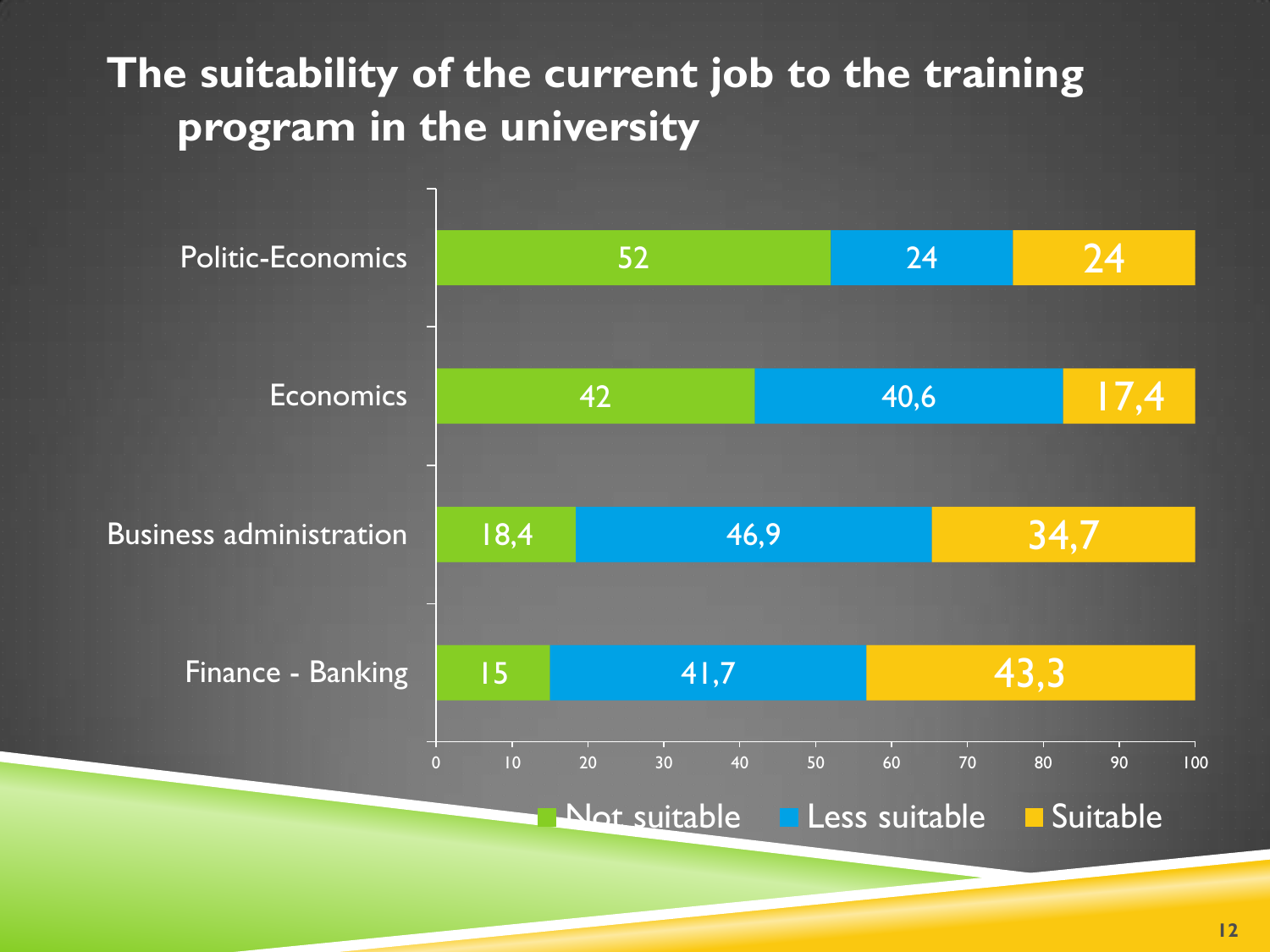#### *Capacity to adapt to the job:* **Taken time for being familiar with the work**

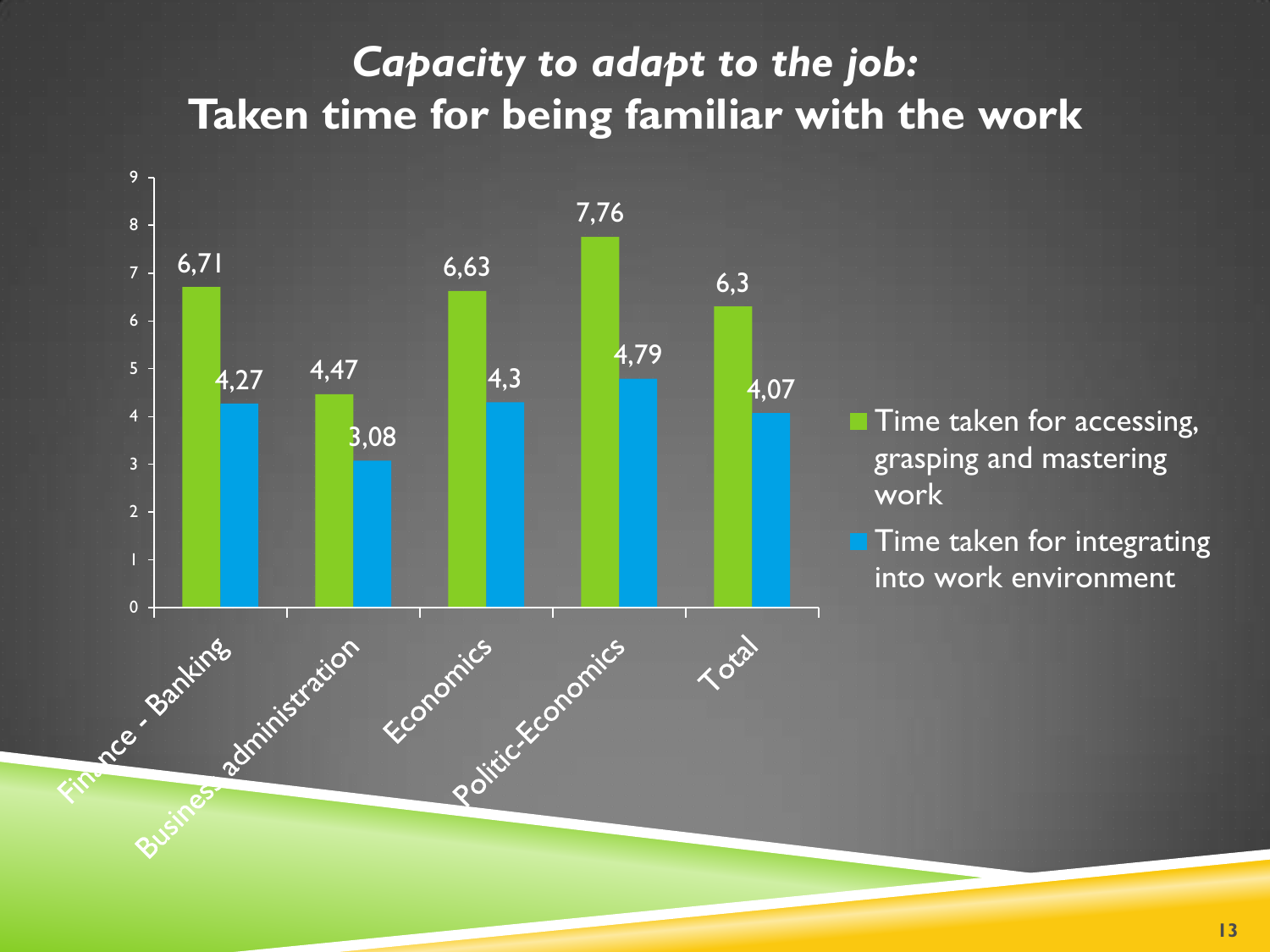### **The transformation from the training program of the university to work of graduates**

The usefulness of knowledge trained in university is respect to their current works

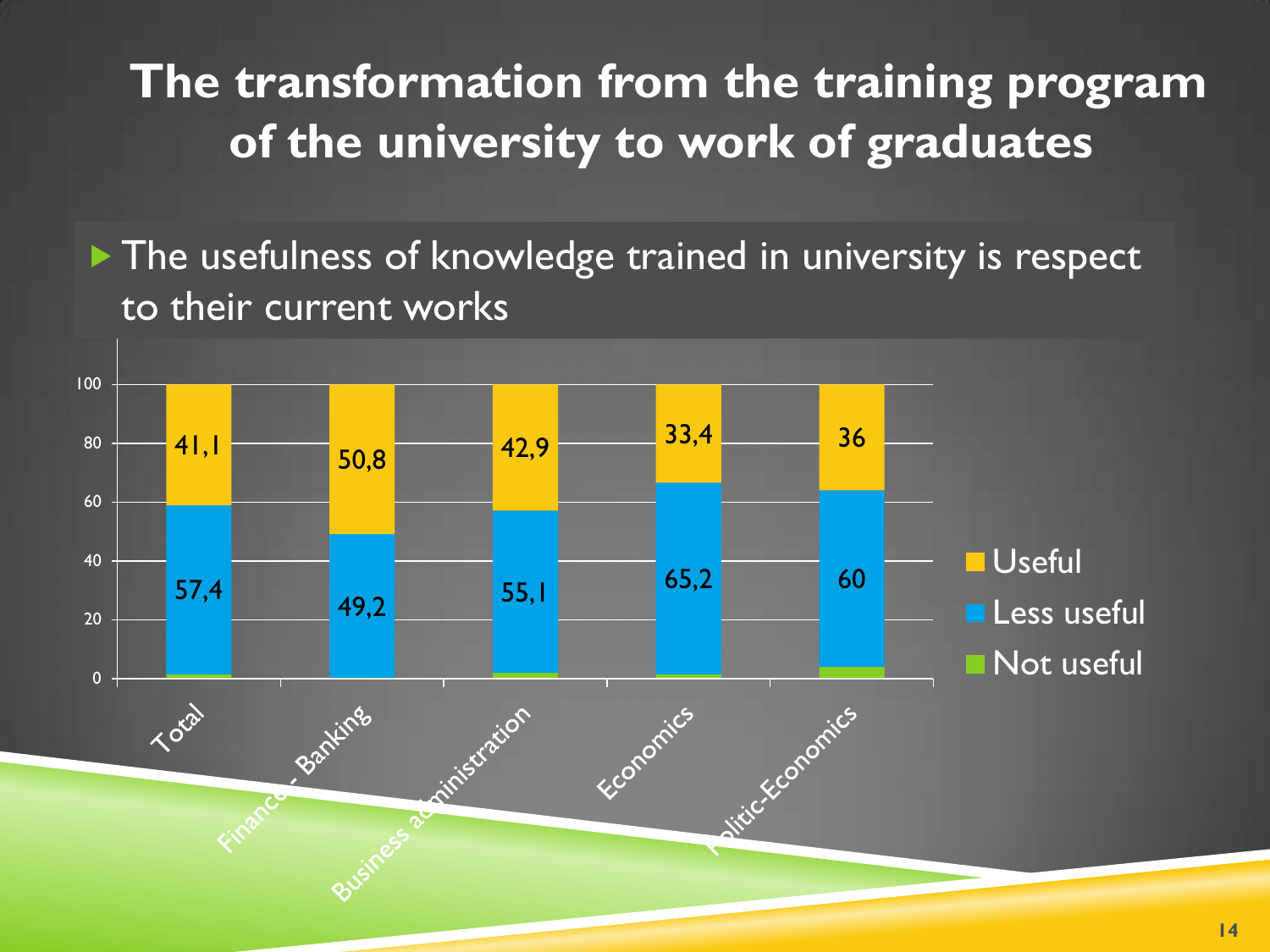#### **Assessment on the training program of the university**

| General assessment on the training program                 | $\frac{\%}{\%}$ |
|------------------------------------------------------------|-----------------|
| Training program suits to the job requirements             | 17.6            |
| Knowledge learned is outdated comparing to the fact        | 24.9            |
| Knowledge learned is not associated with the actual work   | 58.8            |
| Training program is lack of essential vocational knowledge | 73.3            |
| Training program is lack of vocational knowledge and skill | 73.3            |
| Training program is heavily theoretical                    | 73.8            |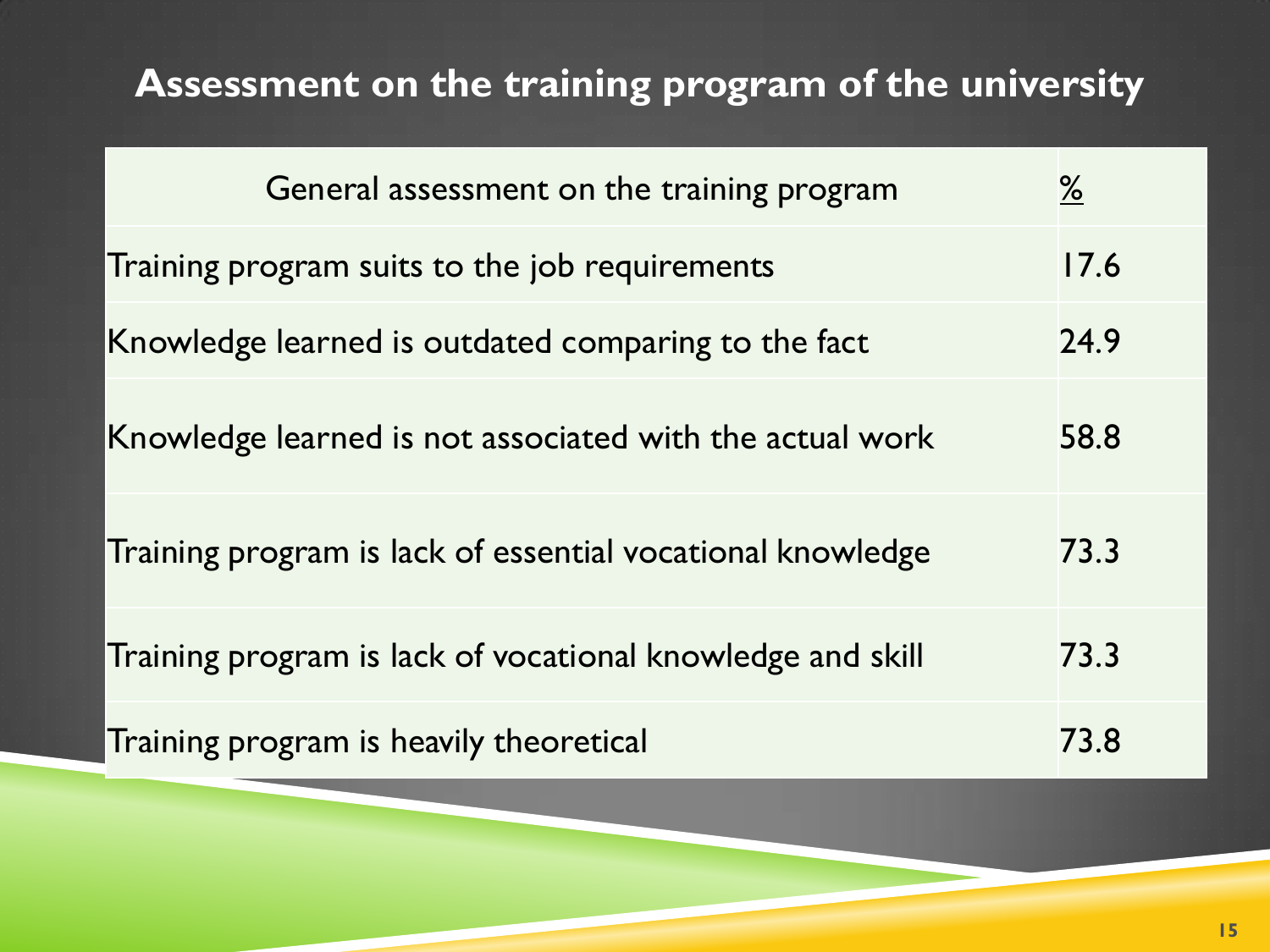**The response of students to the universities training objectives and needs of the employers**

The result showed that the response level of graduates to the criterion of training program is  $m=3.45$  (5 levels: very bad is  $1-$  very good is 5). Among the 23 criterion given, 10 criterion are not achieved in the average (m <3.45), which is the criterion related to professional skills  $\blacktriangleright$  the weakest criteria is: meet the job requirements (m = 2.99); and ability to work in an international environment (with  $m = 2.96$ ).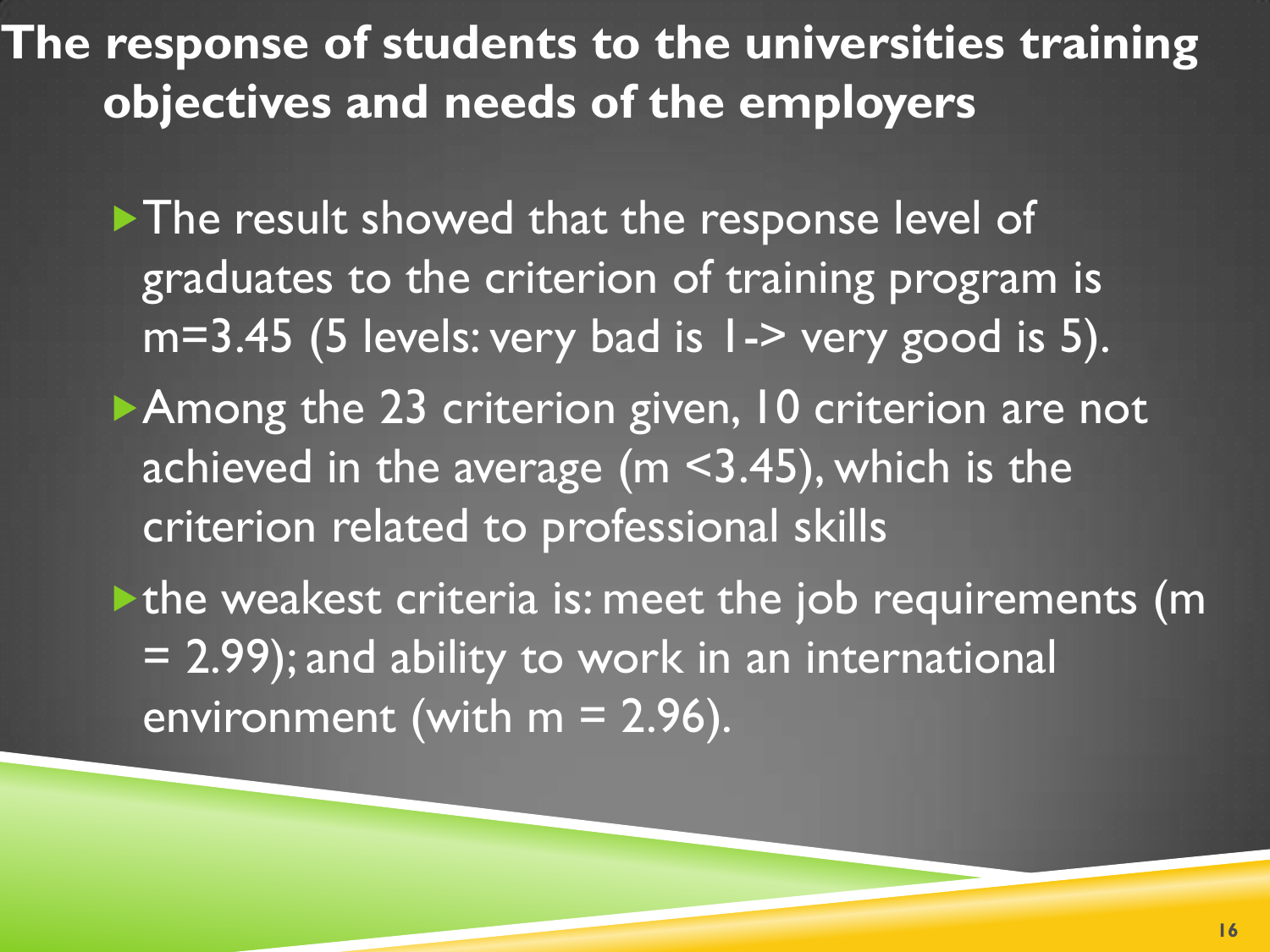### **Summary the main findings of the survey**

 $\blacktriangleright$  The rate of response is high

 $\blacktriangleright$  There has a high percentage of graduates who get job after six to twelve months after graduation; Although most of graduates get job which is not suitable for their training major,

▶ Graduates' adaptation to the work environment and their ability to meet the job requirements are quite good.

Most graduates have stable job and good income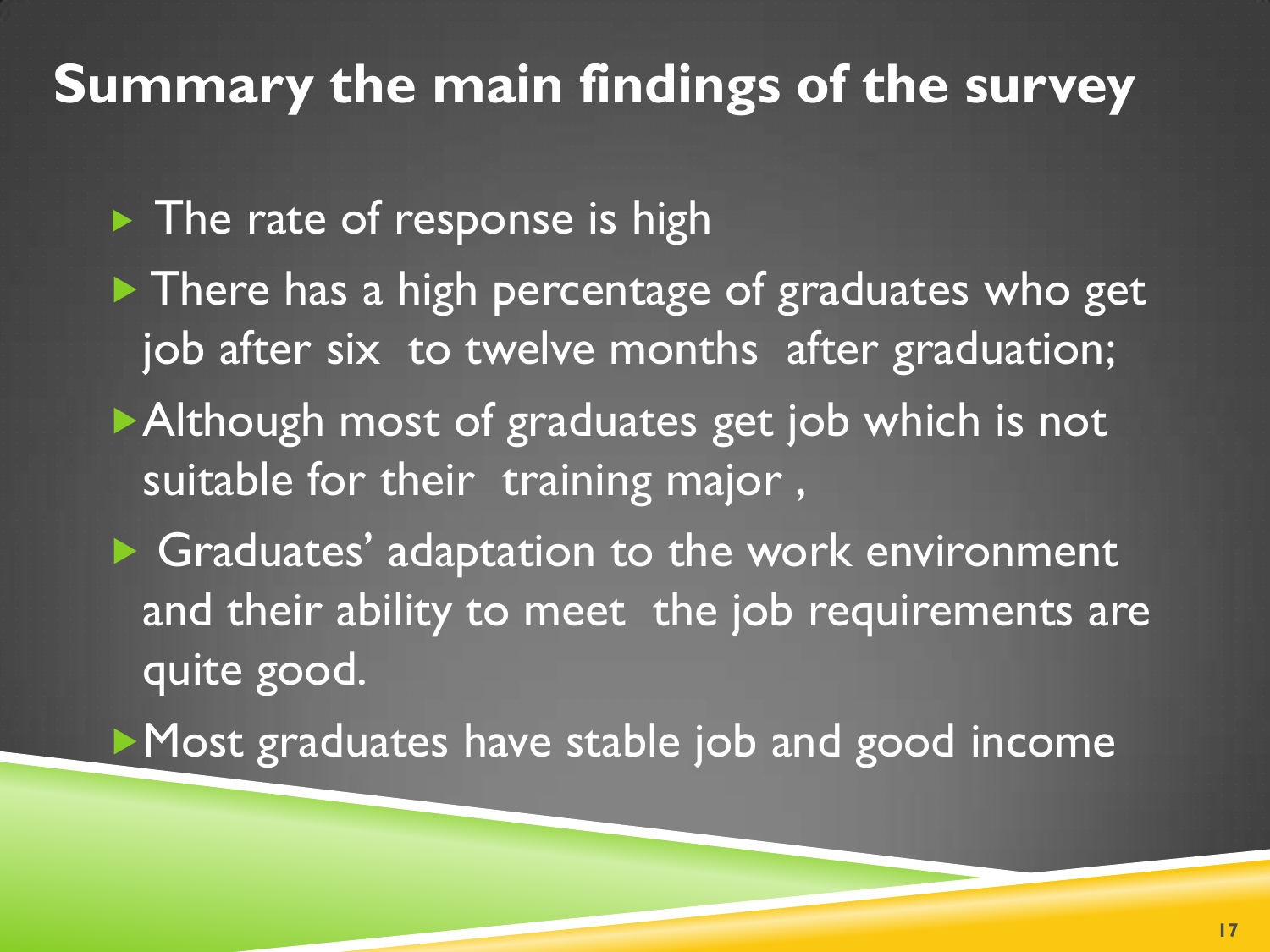### **Summary the main findings of the survey**

 $\blacktriangleright$  in order to meet requirements of the job, graduates need to be trained on professional skills, foreign languages, information technology .

- **Training programs partially met actual requirements of** their job and expectations of students.
- Although the ability to meet the knowledge's requirement of jobs of students is not high  $(m = 3.45)$
- **Training programs** of the university still have spent too little time for practice and practical application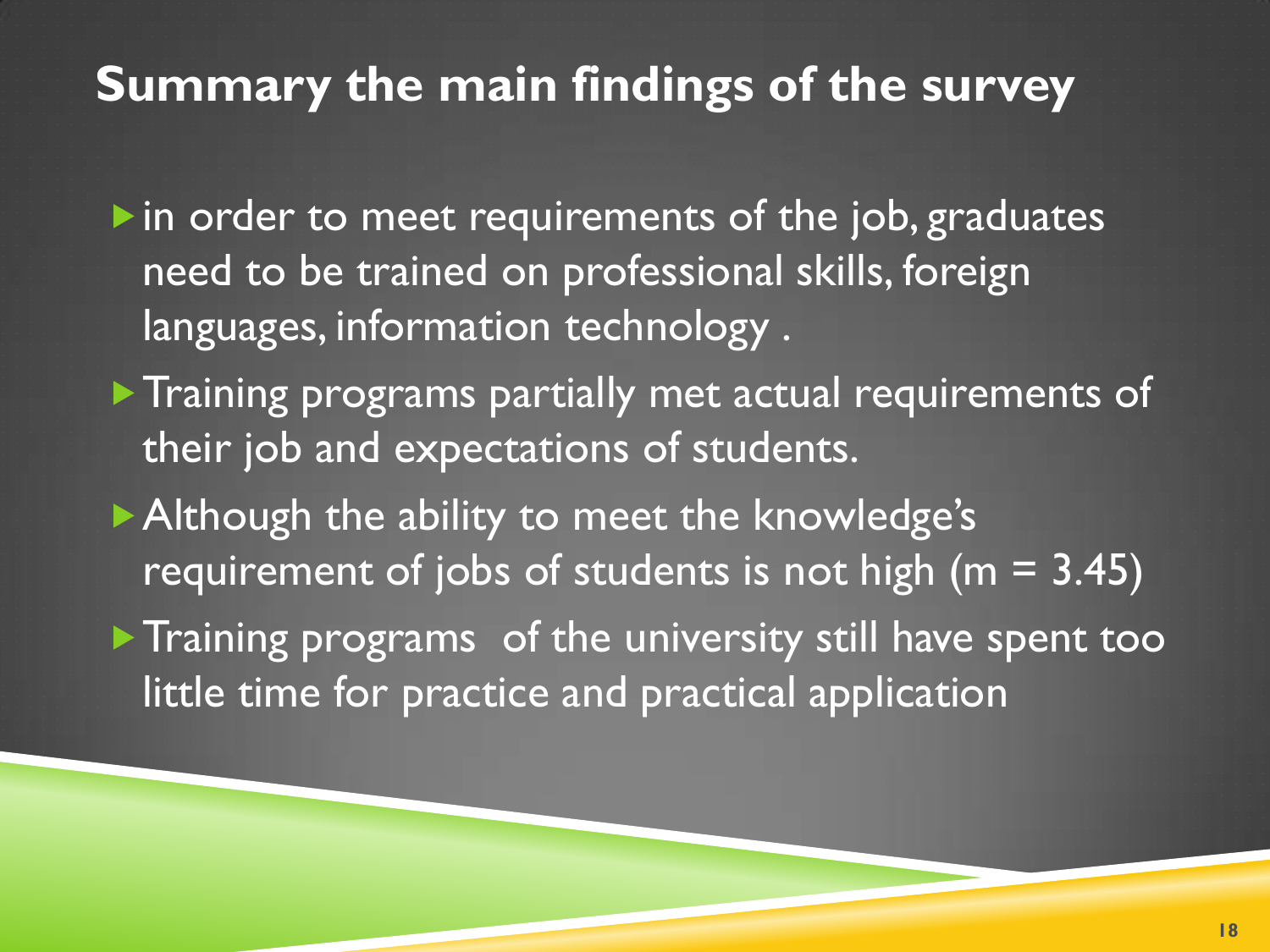# CHALLENGES AND PROSPECTIVES OF TRACER STUDY ON GRADUATES IN VIETNAM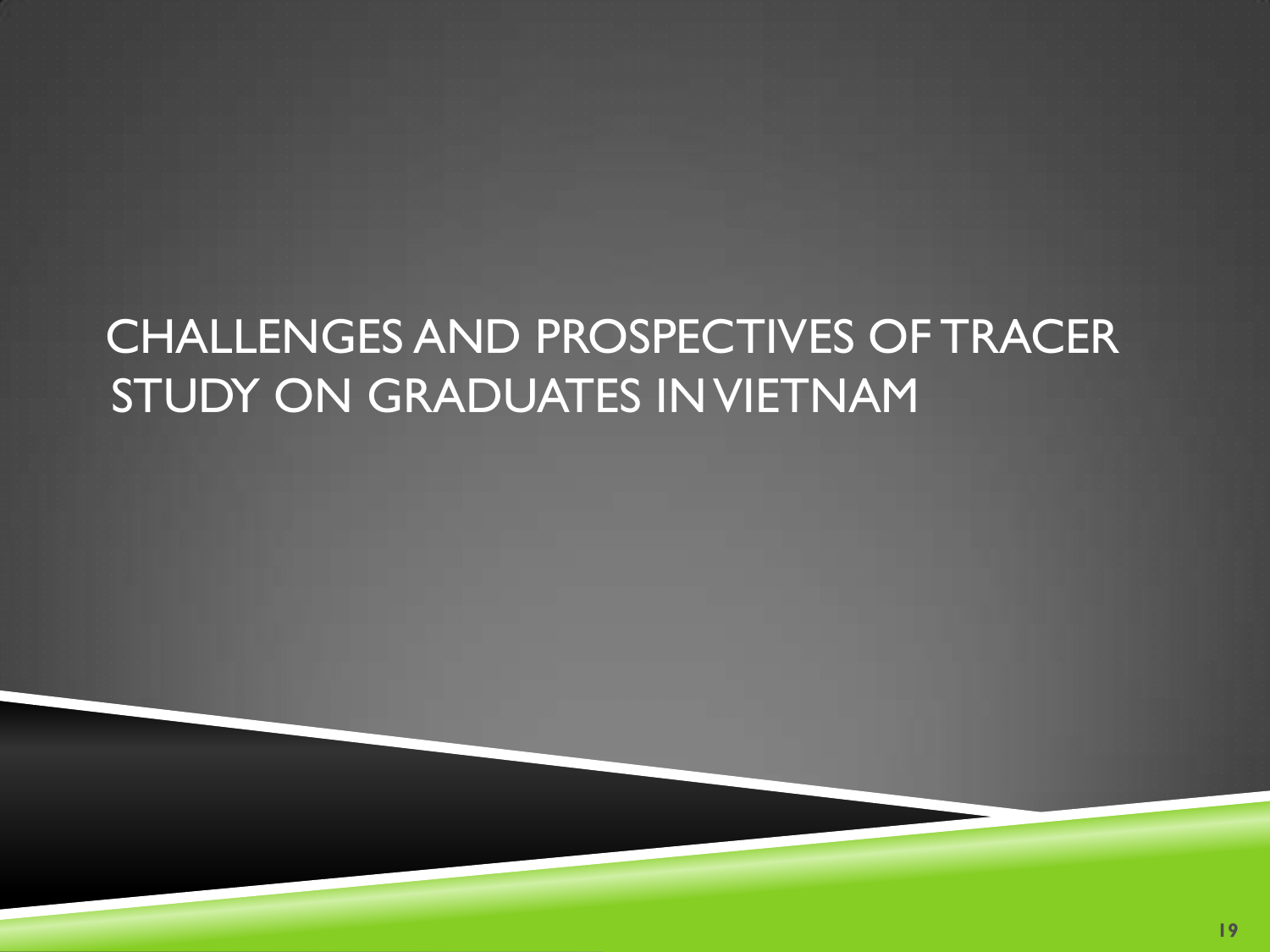# **Challenges**

**Inconsistency of study contents of** annual/periodically surveys between universitites  $\blacktriangleright$  Hard to identify the study subjects and sampling **Limitation in awareness of managers Lack of contact information and data of graduates** ▶ Selection bias (self-selection of successful vs. less successful graduates into the survey)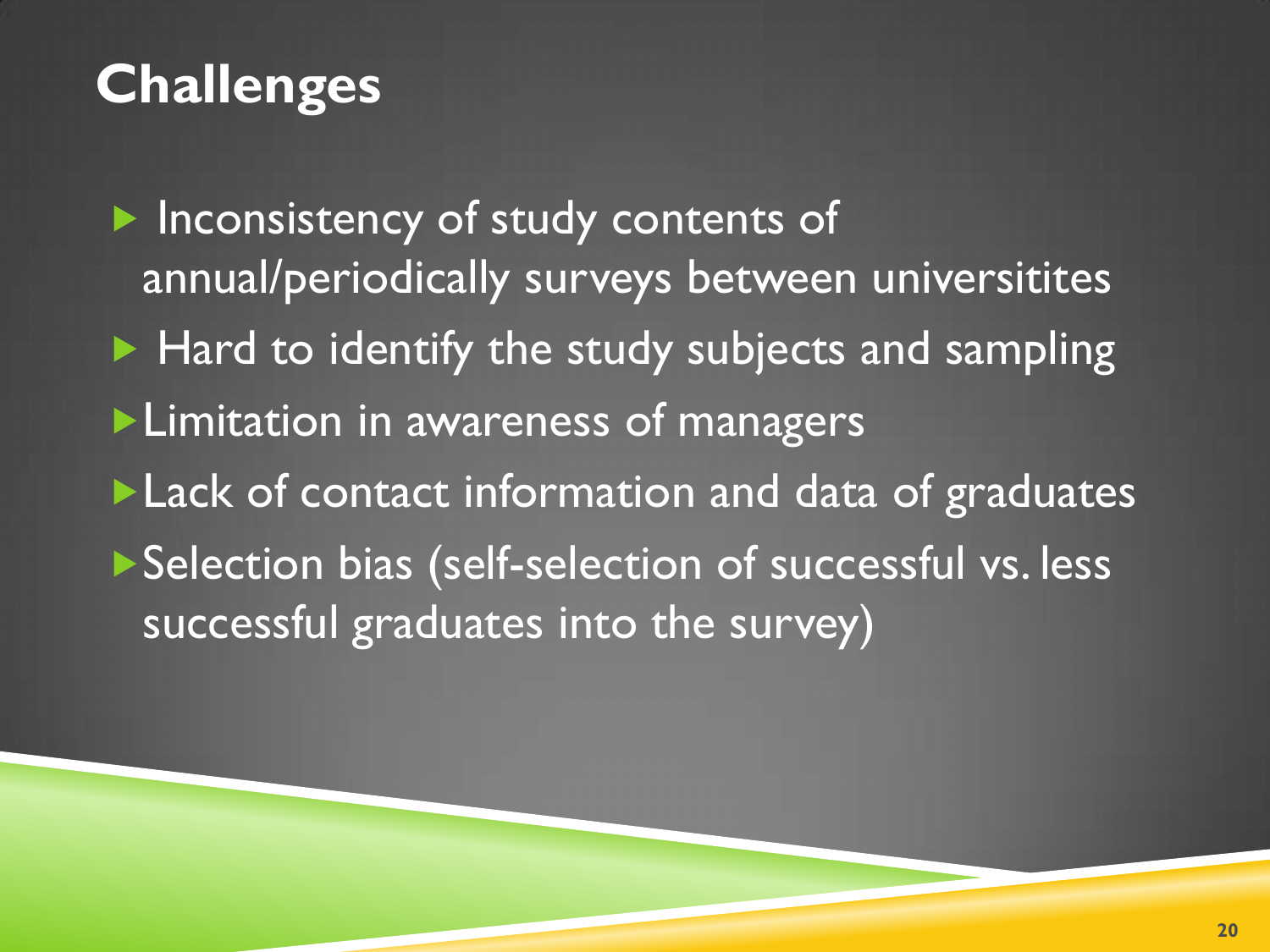### **Perspectives**

The budget of many universities and college is ready for conducting the tracer study

MOET aware that universities and colleges need to be supported for the well-organized tracer study, solve the difficulties in the organization of the survey, analyze and apply the survey results. ▶ But still there is a long way from decision to practice